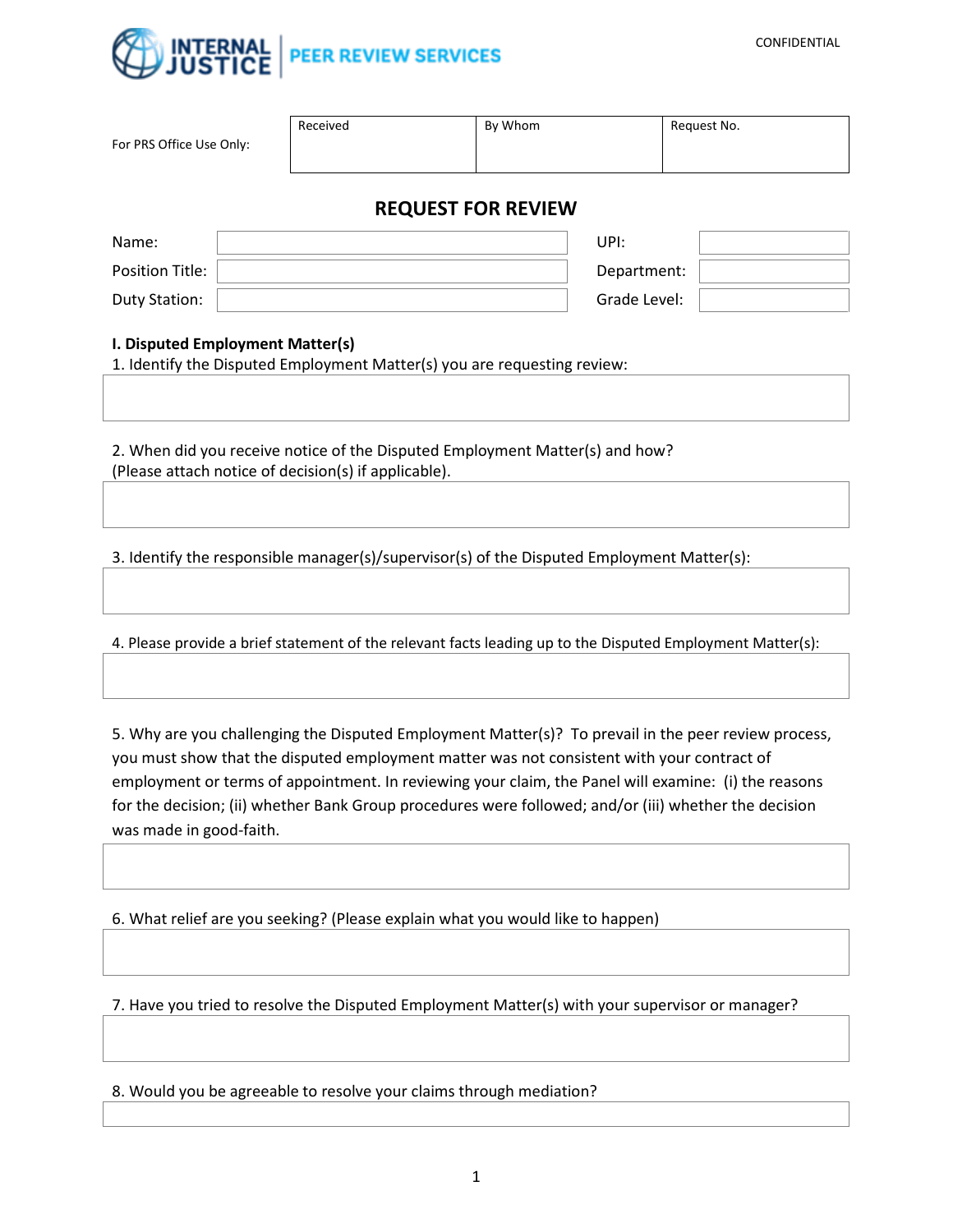## **II. Documents**

1. You may attach not more than ten relevant documents in support of your claims. Please identify and number them in the order you attach them to this document and provide a brief explanation of their relevance to the Disputed Employment Matter(s).

|                         | Description | Date | Relevance |
|-------------------------|-------------|------|-----------|
| $\mathbf 1$             |             |      |           |
| $\overline{2}$          |             |      |           |
| $\overline{\mathbf{3}}$ |             |      |           |
| $\pmb{4}$               |             |      |           |
| 5                       |             |      |           |
| $\boldsymbol{6}$        |             |      |           |
| $\overline{7}$          |             |      |           |
| $\bf 8$                 |             |      |           |
| $\boldsymbol{9}$        |             |      |           |
| $10\,$                  |             |      |           |

2. Are there any documents not in your possession you would like management to produce in support of your claims? If so, please identify them.

|   | Description | Date | Relevance |
|---|-------------|------|-----------|
|   |             |      |           |
| 2 |             |      |           |
| 3 |             |      |           |
| 4 |             |      |           |
| 5 |             |      |           |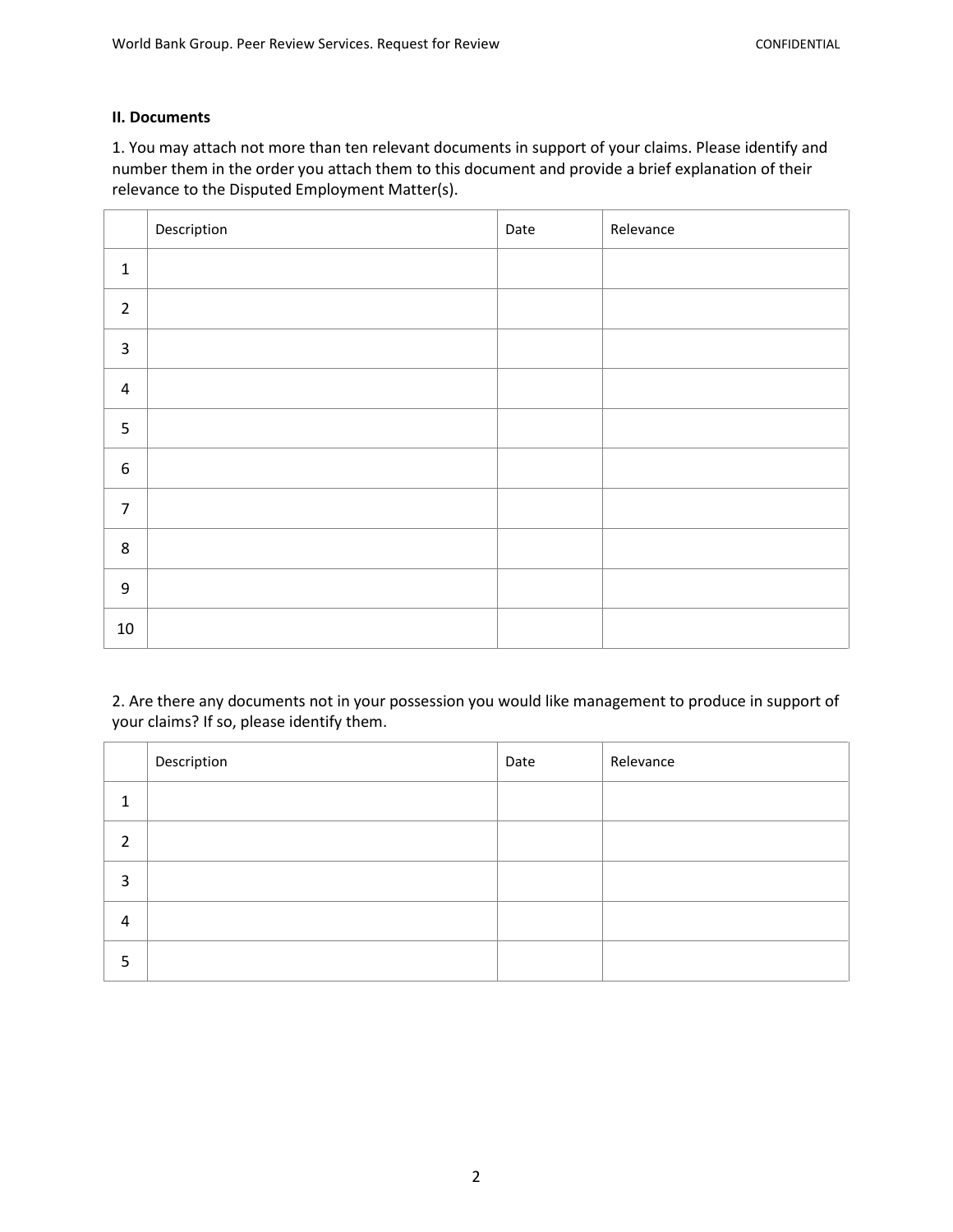#### **III. Type of Review**

1. How would you like your request to be reviewed?

## **O** Written Proceeding

## **OR**

## $\bigcirc$  Hearing

If you have selected a hearing, then please specify the location:

C Headquarters

C Country Office

If Country Office, then please specify the following:

Country Office Location:

Hearing Type:

On site at the Country Office

O Video Conference with Washington

**C** Teleconference with Washington

If you selected a Hearing, please indicate your availability to participate in a hearing within the period *two to four months* from the date of the submission of your Request for Review: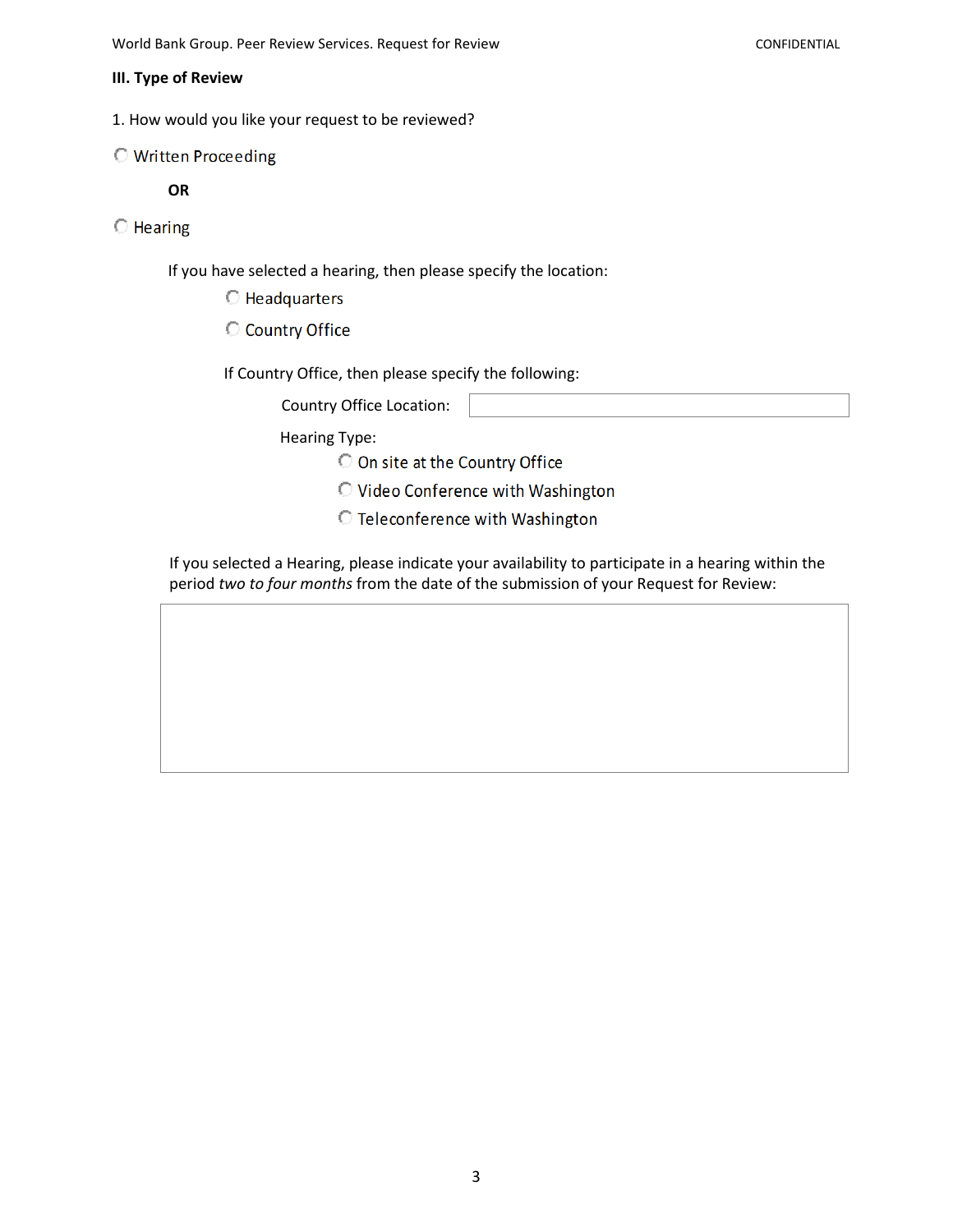### **IV. Witnesses**

If you elected to proceed on the basis of a hearing, you may suggest witnesses you wish the Peer Review Panel to interview who may have relevant information in support of your claims. Please identify them along with their contact information, and provide a brief explanation of the relevant information they could share with the Panel:

|                | Name and Title | Contact Information | Relevance |
|----------------|----------------|---------------------|-----------|
| 1              |                |                     |           |
| $\overline{2}$ |                |                     |           |
| 3              |                |                     |           |
| $\overline{4}$ |                |                     |           |
| 5              |                |                     |           |

### **V. Copy to Ombudsman**

Please be advised that in accordance with Staff Rule 9.03, Annex A, para. 34, a copy of the final decision on the Request for Review, along with the Peer Review Panel's Report, will be provided to the Office of the Ombudsman unless the Requesting Staff Member objects. If you object, please check the box below:

 **I object.** Please do not forward to the Ombudsman a copy of either the final decision on my Request for Review or the Peer Review Panel's Report.

## **VI. Contact Information**

| I prefer to receive documents and to be contacted at | $\circlearrowright$ Work |
|------------------------------------------------------|--------------------------|
|------------------------------------------------------|--------------------------|

If you have selected "Home", please provide the following information:

| Home Address:   | Home Telephone: |  |
|-----------------|-----------------|--|
|                 |                 |  |
|                 |                 |  |
| Personal eMail: |                 |  |

 $\bigcirc$  Home

Requesting Staff Member's signature: etc. and the state of the Date: etc. All the Date:

*The Requesting Staff Member is required to draft submissions in his/her own words. Attorneys may not draft submissions.*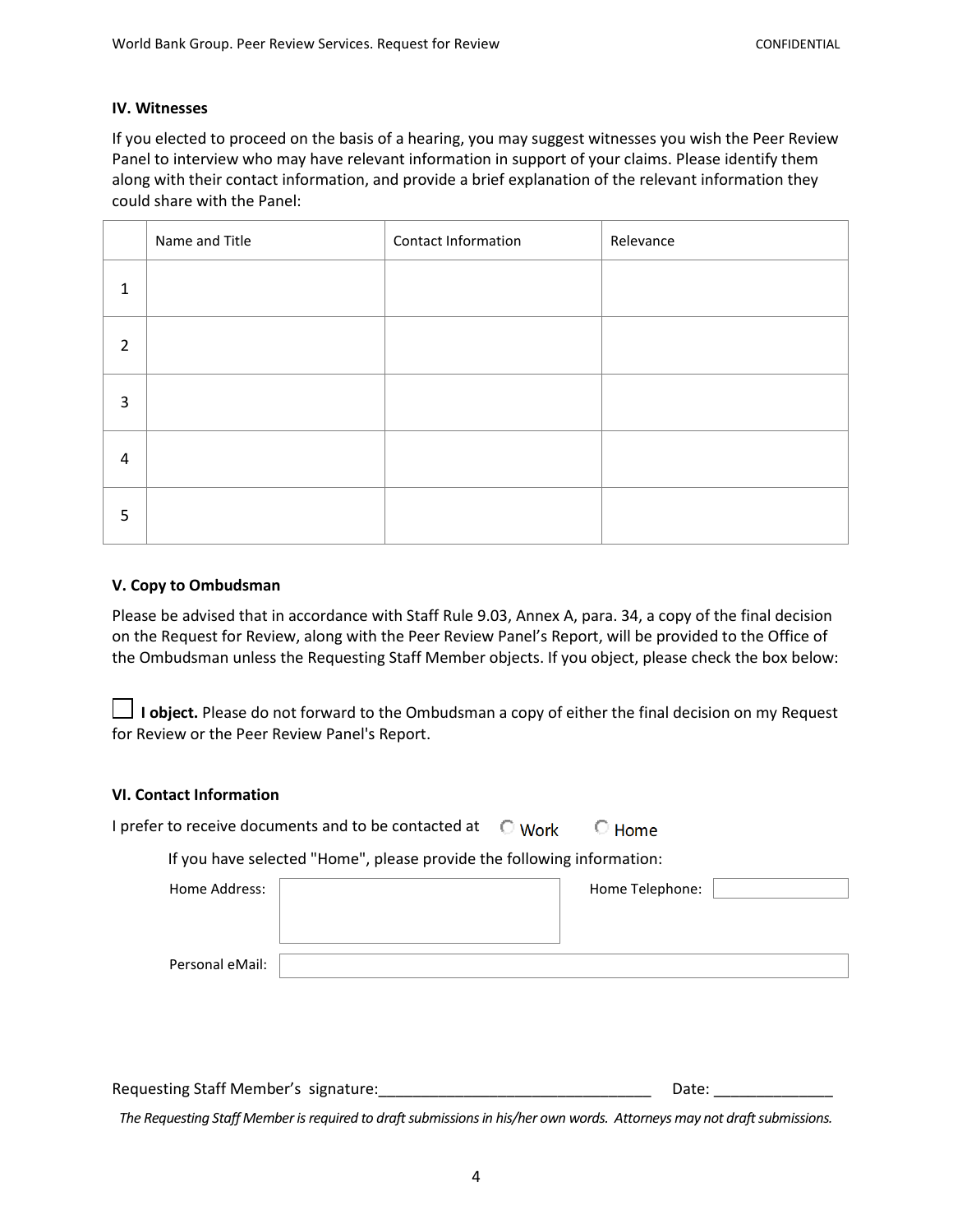# **PEER REVIEW**

#### **Request for Review**

## **INSTRUCTIONS**

*The Requesting Staff Member is required to draft submissions in his/her own words. Attorneys may not draft submissions.*

## **If you require assistance, please contact the Peer Review Secretariat at (202) 473-5884**

## **or [peerreview@worldbank.org](mailto:peerreview@worldbank.org)**

**Filing Your Submission.** To be considered timely, please file your form and the associated attachments with the Peer Review Secretariat on or before the deadline as follows:

- **Electronically: [peerreview@worldbank.org;](mailto:peerreview@worldbank.org)**
- In Person: Room G4-191\*;
- By Mail: MSN G4-400; or
- By Fax: (202) 522-2709.

Please note that your submission will not be accepted unless it is signed. When filing, **please provide the original plus six copies of the document**. (Staff members whose official duty station is outside of Washington, D.C. are exempted from the requirement to provide copies and are permitted to submit the original document with no copies.)

\*if filing after normal business hours, please use the drop "drop-box" located outside of the PRS offices.

**I. Disputed Employment Matter(s)**. You may enter details on up to three Disputed Employment Matters. Please read the following definitions/instructions carefully:

1. A "**Disputed Employment Matter**" is a managerial decision, action, or inaction that you believe is inconsistent with your contract of employment or terms of appointment (see S.R. 9.03, para. 6.01), and that you wish to have reviewed in the peer review process. Please note that not all matters may be reviewed by the Peer Review Services. (See S.R. 9.03, para. 6.04).

2. The **date of** "**notice**" is the date you received written notice of the disputed employment matter or ought reasonably to have been aware that the disputed employment matter occurred. (See S.R. 9.03, para. 7.02).

3. The "**responsible manager**" is the manager with direct responsibility over the disputed employment matter. Generally, this person will also serve as the Responding Manager. (See S.R. 9.03, Annex A, para. 10).

4. Describe the **Relevant Facts** relating to the disputed employment matter. Specifically, describe in numbered paragraphs, in chronological order if feasible: (i) the relevant facts immediately leading up to the disputed employment matter; (ii) the rationale management gave for the disputed employment matter; and (iii) any facts that would tend to show that the disputed employment matter was contrary to your contract of employment or terms of appointment.

5. **Basis for the Request for Review**. To prevail in the peer review process, you must show that the disputed request-being-administratively-closed-for-failure-to-pursue.

employment matter was not consistent with your contract of employment or terms of appointment. These include the terms in your letter of appointment and all pertinent Bank Group rules and policies, including the Principles of Staff Employment and the Staff Rules. (See SR 9.03, para. 6.01). In reviewing your claim, the Panel will examine: (i) the reasons for the decision; (ii) whether Bank Group procedures were followed; and/or (iii) whether the decision was made in goodfaith.

6. **Requested Relief**. Describe the relief you request and explain why you believe it is appropriate.

7. **Steps taken**. For each disputed employment matter, describe the steps you have taken to attempt to resolve it.

8. **Mediation**. The Panel or Chair of the Peer Review Services has the authority to refer cases to the Office of Mediation or any other office or individual within the Bank for informal resolution. (See S.R. 9.03, para. 10.03). Please indicate whether you would like your case referred for informal resolution.

**II. Documents**. For many types of Disputed Employment Matters, there are certain documents Panels routinely wish to review. For the sake of efficiency, you are asked to produce any such document(s) in your possession with this form. Attached a list of commonly Disputed Employment Matters and the documents the Panel requests the parties to submit in connection with each.

**III. Type of Review Requested**. You may request review of a Disputed Employment Matter via hearing or a written proceeding. (See S.R. 9.03, paras. 10.05 and 10.06). Hearings may be held in person, telephone conference or videoconference. (See S.R. 9.03, Annex A, para. 28.).

**IV. Witnesses**. You may identify witnesses you wish the Panel to interview who have relevant information to support your claims.

**V. Copy to Ombuds**. Indicate whether you wish the Ombuds to receive a copy of the Panel's recommendation.

**VI. Contact Information**. To assist the Peer Review Secretariat in its efforts to preserve confidentiality and to reduce delays in the processing of your request, it is required that you maintain a current telephone number and address at which documents can be sent, at all times, during the peer review process. If you change your address while your case is pending, you must immediately notify the Peer Review Secretariat. Failure to maintain contact with this office and/or provide accurate timely contact information may lead to your